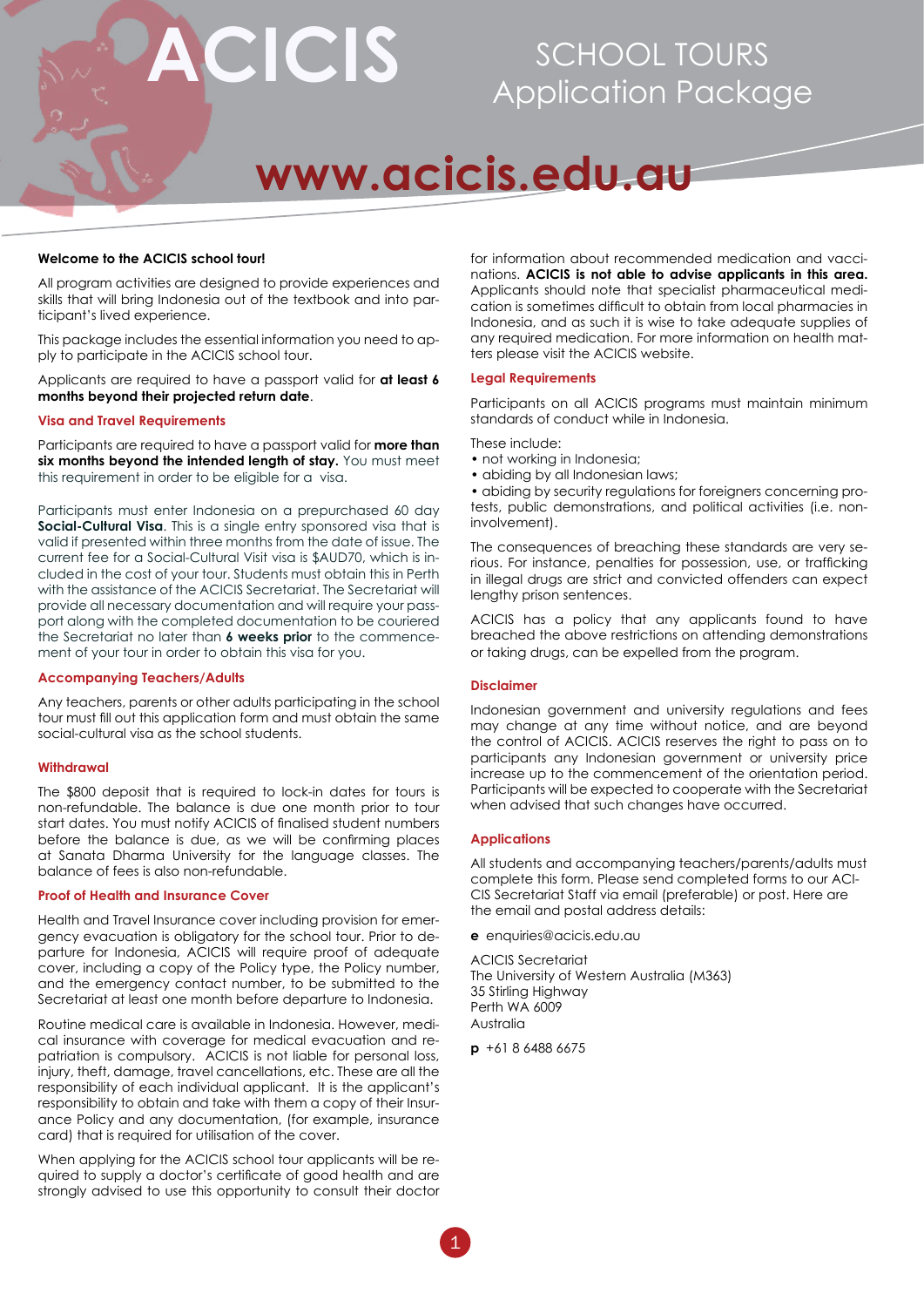Images courtesy of *Taring Padi* and David Armstrong.

### **Application Package Checklist**

Applicant's name School

Submitted **D D / M M / Y Y Y Y**

### **Completing the Application Pack**

Please ensure that all items on the checklist are included with the application before sending it in. All forms must be completed, signed and dated as required to avoid delays in administrative processing. Incomplete applications may hinder acceptance into the ACICIS school tour.

#### **ACICIS FORMS**

Personal Details  $\Box$ Health and Travel Insurance Policy details Personal Medical Statement Statement of Good Health from Applicant's Doctor Statement by Applicant Applicant Acknowledgement and Waiver Audio/Video/Photograph Consent Form

#### **ADDITIONAL:**

Photocopy of first page of passport Student photo (preferrably latest school  $d \csc k$ 

To help efficient processing of applications, please ensure the following before submission:

- All forms have been **completed, signed** and **dated** �
- Forms are in order as shown on the checklist
- All staples, paperclips and fastening devices have been removed
- Passport expiry date is valid for 6 months after intended departure date from Indonesia �

Signature ............................................................ Date **D D / M M / Y Y Y Y**

| G. | $\mathbf{G}$<br>ч |       |  |
|----|-------------------|-------|--|
|    |                   | IIIII |  |
|    |                   |       |  |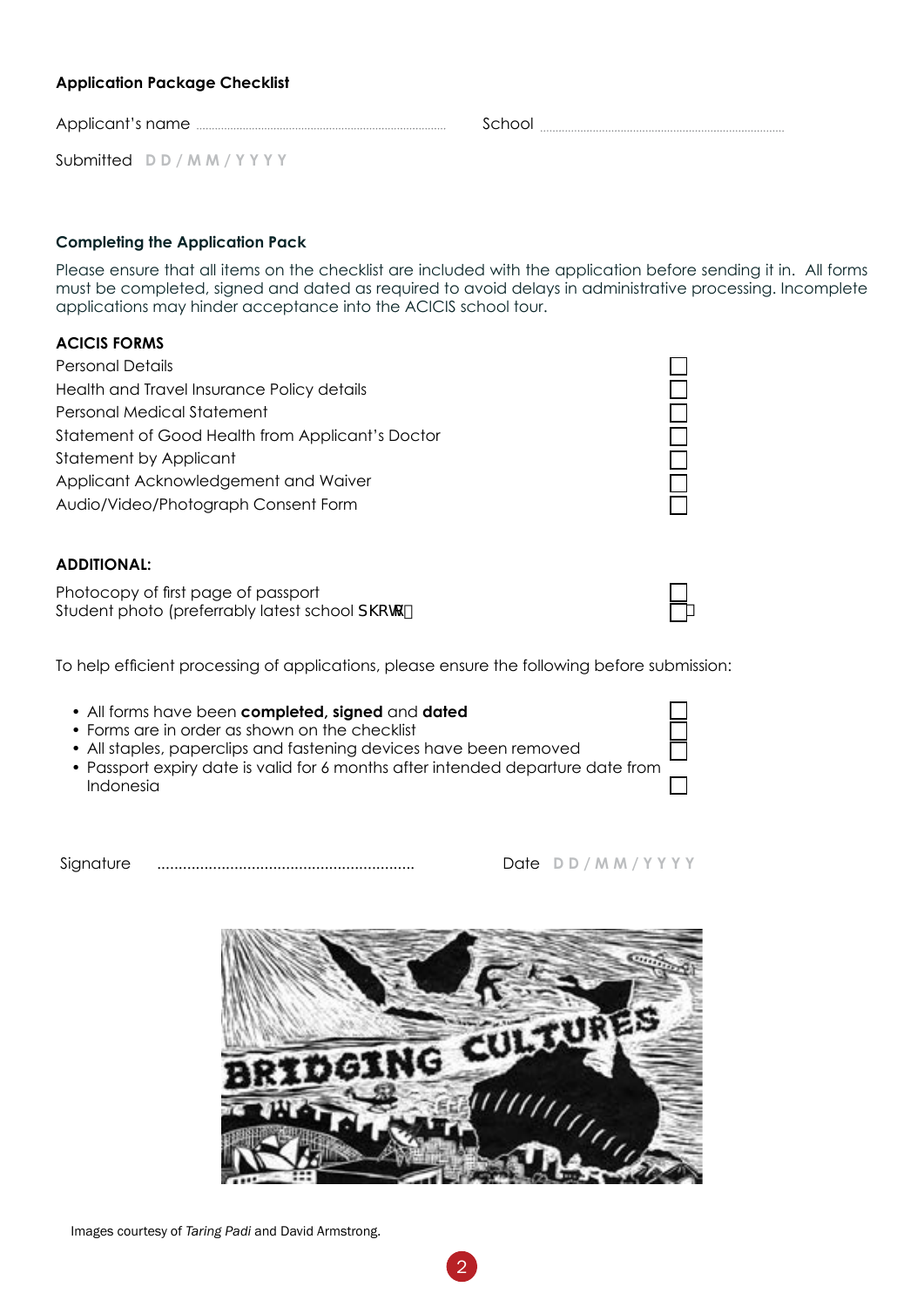| <b>PERSONAL DETAILS</b>                                                                                             | <b>Current School Year (N/A for Teachers):</b>                                                                                                      |
|---------------------------------------------------------------------------------------------------------------------|-----------------------------------------------------------------------------------------------------------------------------------------------------|
| Please fill in details as it appears in your passport:                                                              | Year 10<br>Year 7                                                                                                                                   |
| Title Surname                                                                                                       | $\bigcap$ Year 8<br>Year 11                                                                                                                         |
| Given Names                                                                                                         | $\gamma$ ear 12<br>Year 9                                                                                                                           |
| Gender (M or F) __________ Date of Birth DD/MM/YYYY                                                                 | Other:                                                                                                                                              |
| Place of Birth                                                                                                      |                                                                                                                                                     |
| Nationality                                                                                                         | Language Level (N/A for Teachers):                                                                                                                  |
| Passport Number                                                                                                     | Begginer                                                                                                                                            |
| Place of Issue/Authority                                                                                            | $\Box$ Intermediate                                                                                                                                 |
| Date of Issue<br>DD/MM/YYYY                                                                                         | Advanced                                                                                                                                            |
| <b>Expiry Date</b><br>DD/MM/YYYY                                                                                    |                                                                                                                                                     |
| *Please make sure your passport is valid for more than 6<br>months beyond the intended length of stay in Indonesia. | <b>Shirt Size (Australian Standard):</b>                                                                                                            |
|                                                                                                                     | S<br> XL<br>M<br>ΙL                                                                                                                                 |
| <b>Contact Details</b>                                                                                              | $\blacksquare$ XXXL<br>$\Box$ XXXXL<br> XXL                                                                                                         |
| (please include international/state extensions)                                                                     |                                                                                                                                                     |
| Mobile                                                                                                              | <b>Applicant Travel Experience</b>                                                                                                                  |
| Home phone<br>Email                                                                                                 | If you have any had any previous travel experience to<br>Indonesia, please outline when, how long, where to (city)<br>and what reason (eg holiday): |
| <b>Permanent Home Address</b>                                                                                       |                                                                                                                                                     |
| Same as Next of Kin                                                                                                 |                                                                                                                                                     |
|                                                                                                                     |                                                                                                                                                     |
|                                                                                                                     | Do you have any special dietary requirements?                                                                                                       |
|                                                                                                                     | No<br>Yes                                                                                                                                           |
|                                                                                                                     | Please detail (ie vegetarian):                                                                                                                      |
| Next of Kin / Emergency Contact                                                                                     |                                                                                                                                                     |
| Name                                                                                                                |                                                                                                                                                     |
| Relationship                                                                                                        |                                                                                                                                                     |
| Address                                                                                                             |                                                                                                                                                     |
|                                                                                                                     | Where did you first hear about the ACICIS?                                                                                                          |
|                                                                                                                     |                                                                                                                                                     |
| Home phone                                                                                                          |                                                                                                                                                     |

. . . . . . . . . . . . . . . . .

Mobile

Email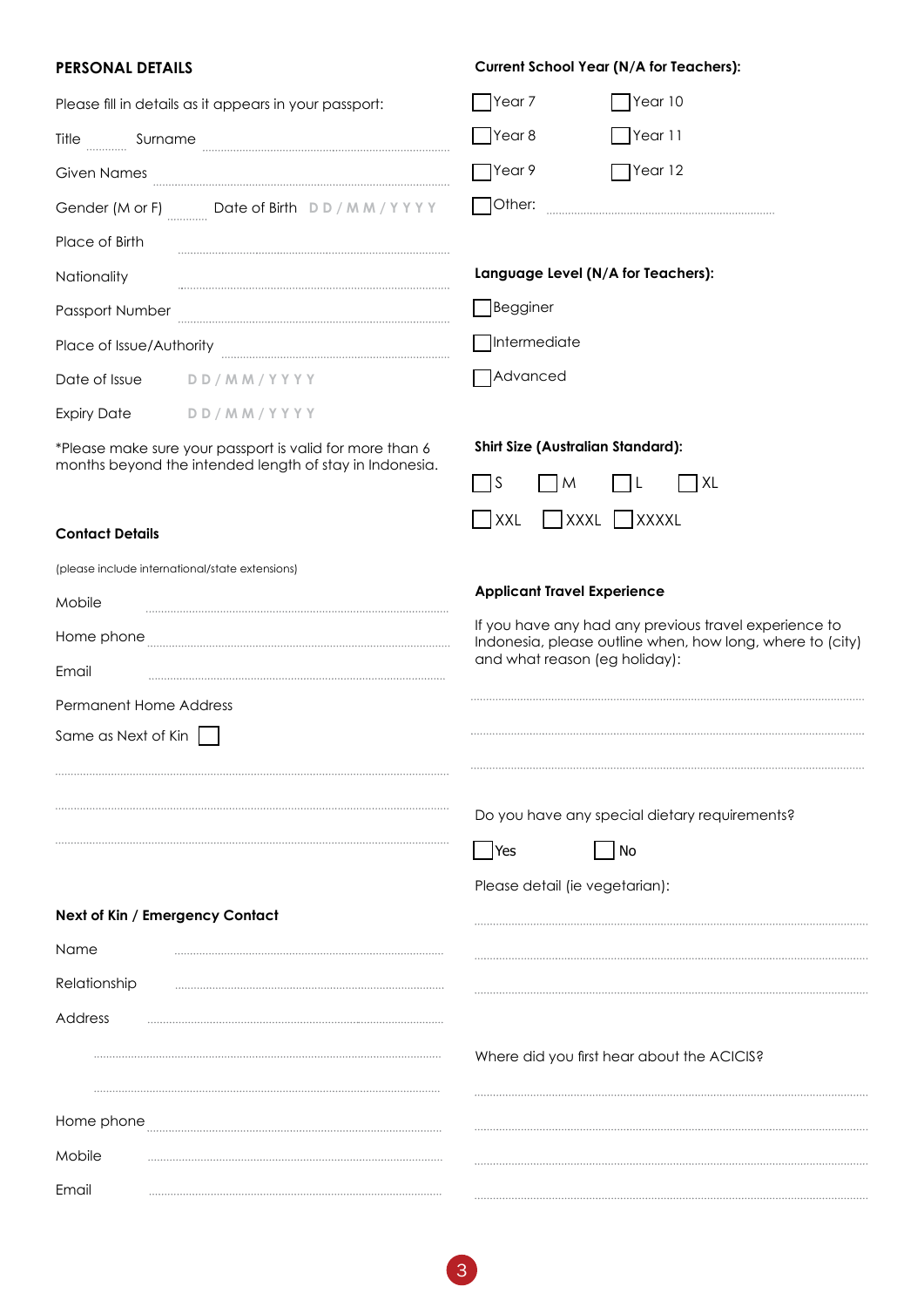#### **HEALTH AND TRAVEL INSURANCE POLICY DETAILS**

Health and travel insurance coverage including provision for emergency evacuation is compulsory for applicants in the ACICIS study tour. ACICIS requires proof of adequate cover, including a copy of the policy and policy number, policy type, and emergency contact number, be submitted to the secretariat before departure.

ACICIS is not liable for personal loss, injury, theft, damage, travel cancellations, etc. These are the responsibility of individual applicants, who are advised to obtain and take with them a copy of their insurance policy and any other relevant documentation that is required.

Proof of insurance does not need to be with ACICIS until approximately one month before departure.

Name of applicant 

Please indicate below which is relevant to your circumstances:

� I have checked with the Officer responsible for insurance matters at my school and I can confirm that the school's insurance policy covers me. The health and travel insurance policy details are as follows (please note that a copy of the policy must also be sent to the ACICIS secretariat prior to departure):

 Company Policy Number Policy Type Emergency Contact Phone

#### **or or**

� I have not attached a photocopy of this policy but will provide one to the ACICIS secretariat well before I depart for Indonesia.

#### **or or**

 $\Box$  My school's insurance policy will not cover me whilst undertaking the study tour/I am a private applicant and not covered by a school policy. Therefore, if accepted into the study tour, I undertake to arrange my own travel and health insurance, and will provide the ACICIS Secretariat with a photocopy of this policy one month before departure.

 \*Please note, some insurance policies do not allow you to extend from overseas. If there is a chance you may stay longer than initially intended, it is a good idea to take out insurance which allows you to extend from overseas.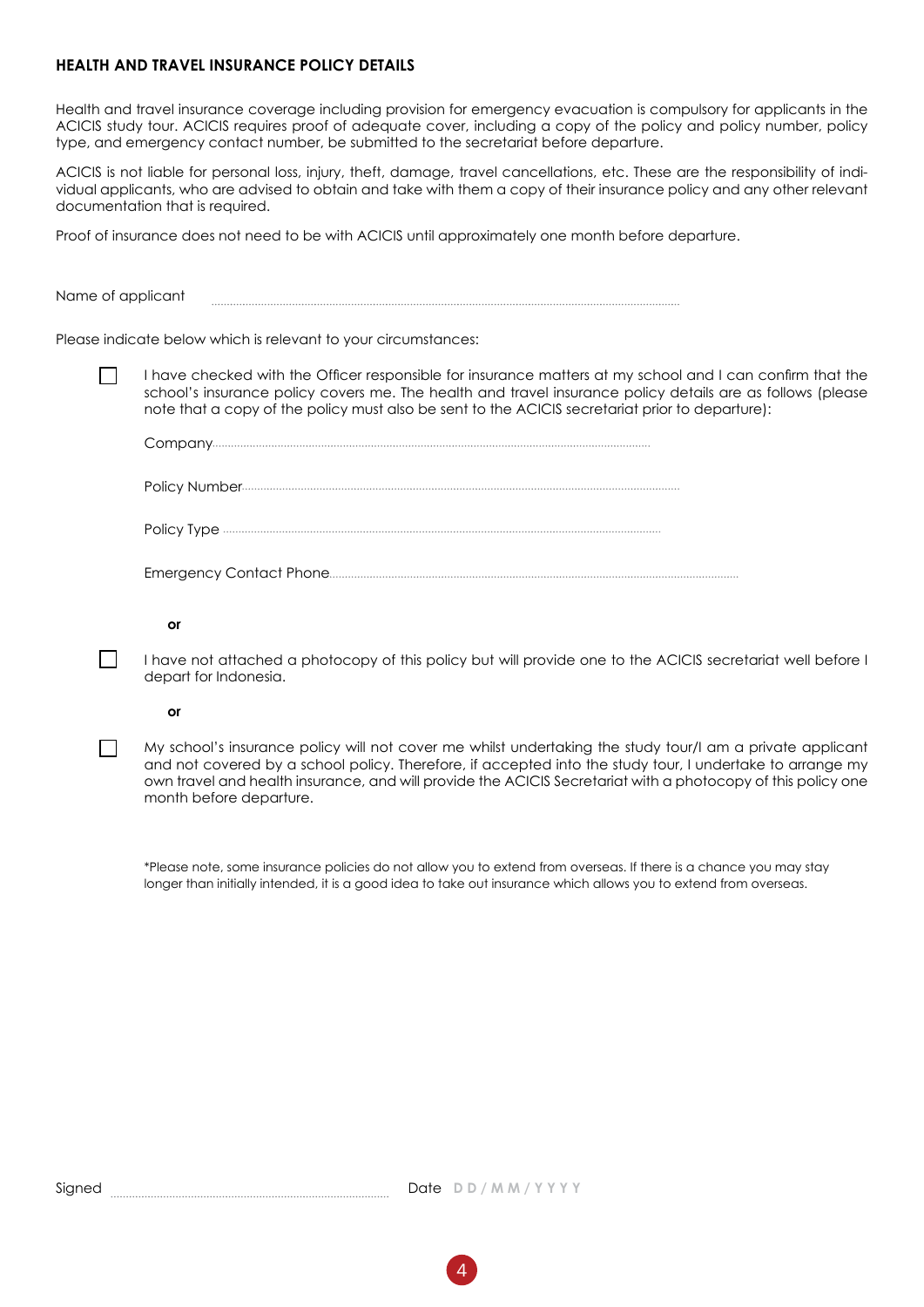#### **PERSONAL MEDICAL STATEMENT**

ACICIS and its staff will not be responsible for any adverse health condition or any matters concerning your personal security or safety that may occur during the study tour. It is worth noting that most travel insurance policies do not cover medical and additional expenses which arise out of pre-existing medical conditions, the use of non-prescribed drugs, sexually transmitted diseases, AIDS and HIV, neurotic disorders or suicide attempts. It is your responsibility to determine that your insurance cover is adequate for your requirements and to take out additional cover if required.

#### **ACICIS reserves the right to reconsider the application of any participants who fail to fully disclose medical conditions that may impact upon their ability to effectively participate in the program.**

In the event of a medical emergency arising while you are in Indonesia, it is *imperative* that the ACICIS staff can quickly provide accurate information to local medical authorities on medications currently prescribed or previous medical histories involving serious illness. For this reason we require all applicants to provide complete and accurate details of the following:

\* All information is treated with the strictest confidentiality.

- 1. Please list any past medical or psychological conditions for which you required hospitalisation, long-term treatment or prescribed medication:
- 2. Please detail any current medical or psychological conditions for which you are taking prescribed medication:
- 3. Please list any prescribed medications that you envisage using during the study tour:
- 4. Please list any known allergies (including allergies to prescribed medications):

5. Please provide details of any other medical or psychological conditions that you consider may affect your participation in the ACICIS study tour in any way (please explain your medical or emotional circumstances on a separate sheet if necessary).

I declare that the above information is accurate and complete at the time of my application and I will inform an ACICIS officer if my circumstances change during my time on the study tour. I acknowledge that ACICIS will not take any responsibility for my personal health, safety or security during the study tour. I agree that the release of all or any part of this information to Indonesian medical authorities will be at the discretion of ACICIS but that otherwise all information provided will remain confidential.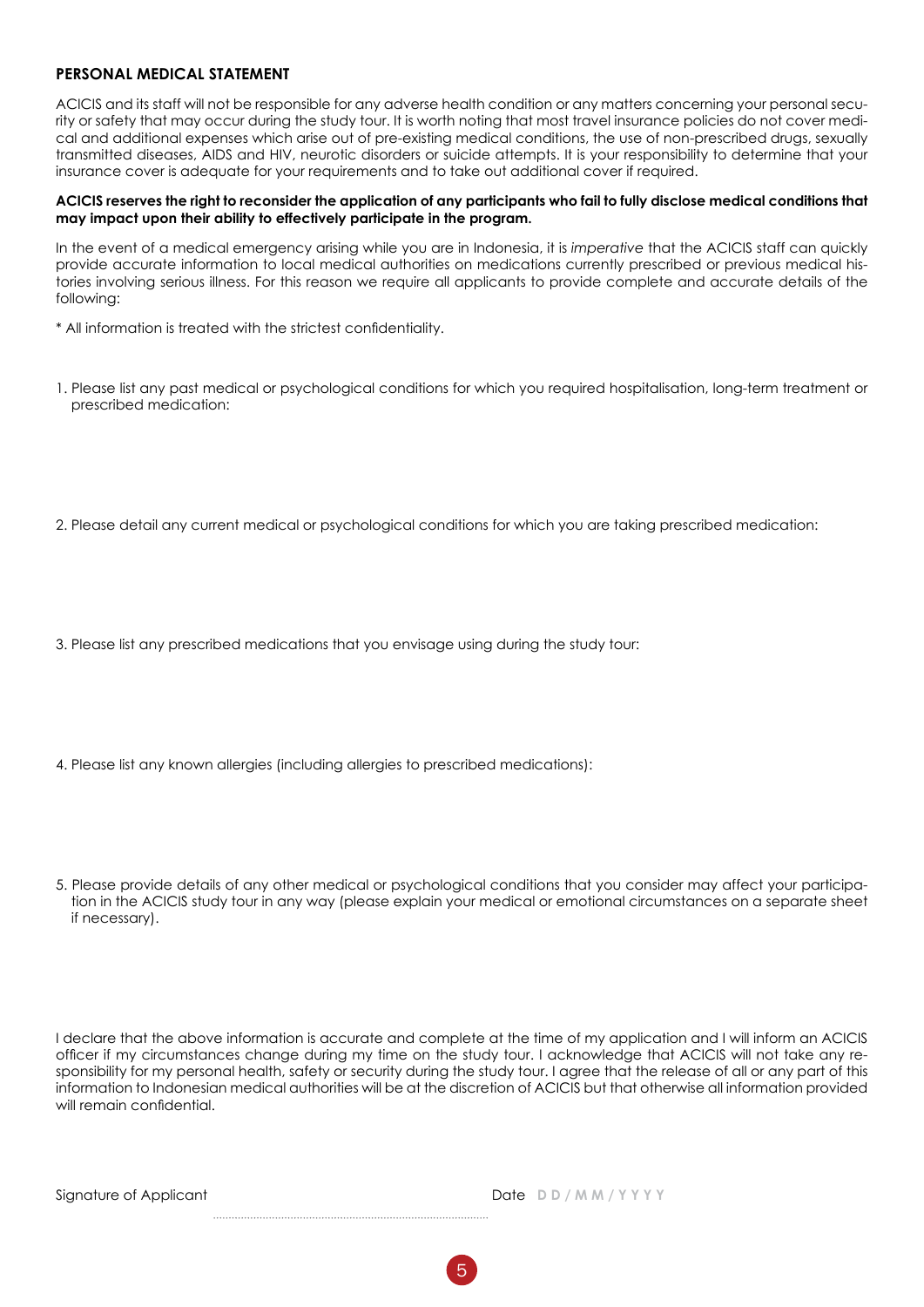#### **STATEMENT OF GOOD HEALTH FROM APPLICANT'S DOCTOR**

Date

#### **STATEMENT OF GOOD HEALTH** on behalf of:

|                    | Full name                                                                                                                                                                                               |
|--------------------|---------------------------------------------------------------------------------------------------------------------------------------------------------------------------------------------------------|
|                    | On examining the patient whose name appears above, I find them to be:                                                                                                                                   |
|                    | in good health and capable of undertaking a two-week study tour in Indonesia                                                                                                                            |
|                    | NOT in good health and therefore NOT capable of undertaking a two-week study tour in Indonesia                                                                                                          |
| elaborate)         | in generally good health, and capable of undertaking a two weeks study tour in Indonesia, but suf-<br>fering from the following minor health conditions which may need the treatment specified: (please |
|                    |                                                                                                                                                                                                         |
|                    |                                                                                                                                                                                                         |
|                    |                                                                                                                                                                                                         |
|                    |                                                                                                                                                                                                         |
|                    |                                                                                                                                                                                                         |
| Doctor's signature |                                                                                                                                                                                                         |
| Doctor's name      |                                                                                                                                                                                                         |
| Address            |                                                                                                                                                                                                         |
|                    |                                                                                                                                                                                                         |
| Telephone          |                                                                                                                                                                                                         |
| Facsimile          |                                                                                                                                                                                                         |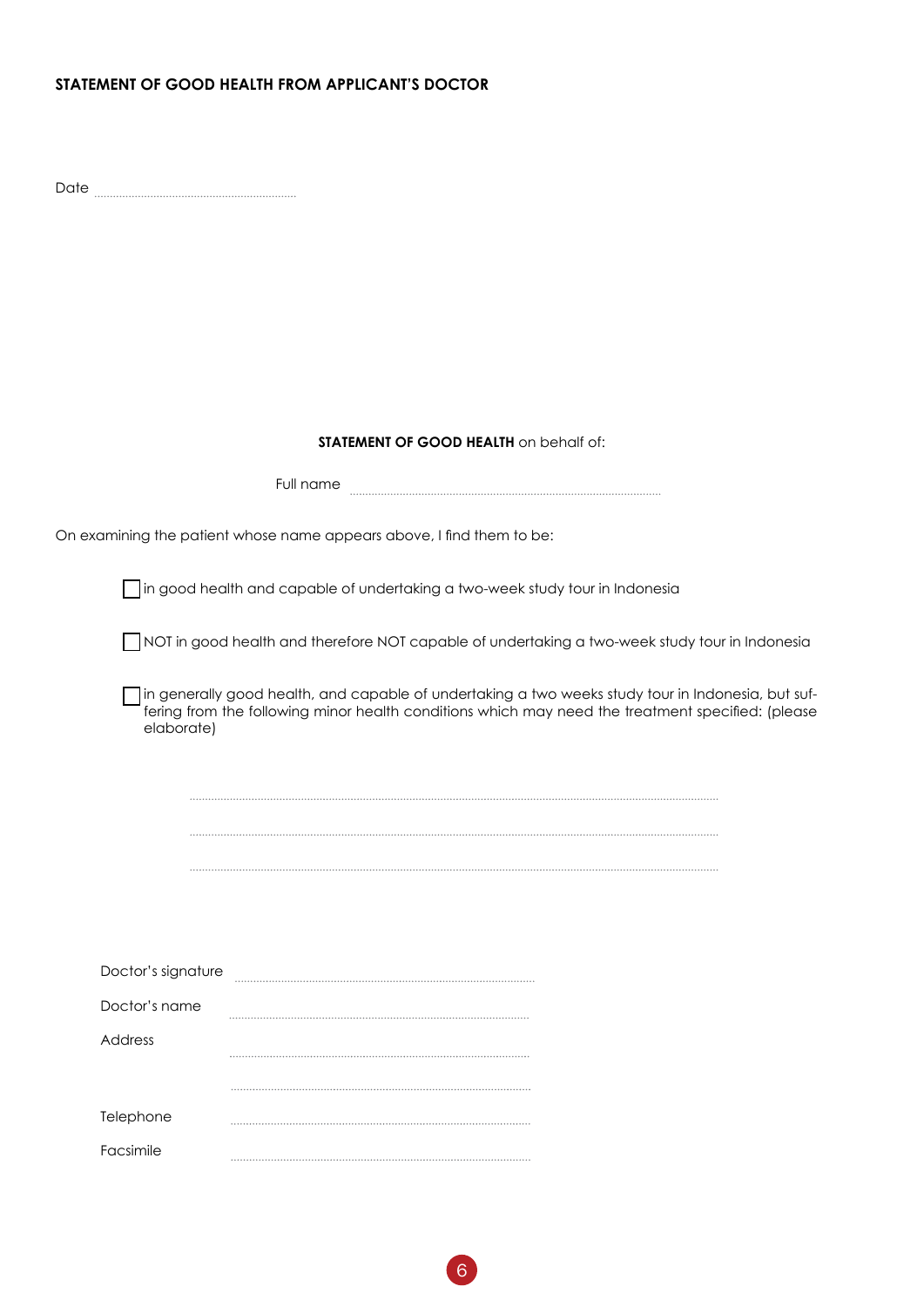#### **STATEMENT BY APPLICANT**

- 1) I declare that the information contained in this application is complete and accurate to the best of my knowledge.
- 2) I have read and understood the information provided concerning the ACICIS study tour and am willing for my child to participate in the Program on this basis.
- 3) I acknowledge that I have informed myself of the potential risks involved in participating in an ACICIS program in Indonesia, that I comprehend the nature and extent of the risks, and that I voluntarily accept those risks on behalf of my child.
- 4) I acknowledge that, while on an ACICIS program, my child is responsible at all times for their own safety and further acknowledge that neither ACICIS nor The University of Western Australia (as the Consortium's lead institution) will be liable for any claims whatsoever resulting from my child's participation in the ACICIS study tour in Indonesia.
- 5) I accept that ACICIS in no way can accept liability for my child's holiday travel.
- 6) I accept that academic credit, will be determined by the relevant Australian authorities as applicable.
- 7) I give my permission for ACICIS to provide details of my participation in the study tour to my nominating organisation.
- 8) I acknowledge that if my child withdraws from the study tour after being accepted onto the tour, I may have to refund monies spent on my child's behalf.
- 9) Without affecting clauses herein, I accept that ACICIS (and the Consortium's lead institution, The University of Western Australia) is entitled to terminate the program in Indonesia early if it reasonably determines that it is dangerous for ACICIS participants to remain in Indonesia (whether owing to threat of terrorism, civil commotion, war, weather conditions, natural disasters or otherwise), or for any other reasons beyond the control of ACICIS and its constituent universities. I accept that if the ACICIS study tour is terminated no refund of money will be provided for fees and costs incurred.
- 10) I accept that The University of Western Australia (as the lead institution for ACICIS and on behalf of its employees and agents) is expressly excluded from any liability for any loss or damage suffered or sustained by ACI-CIS participants as a result of or in connection with any negligent act or omission on the part of the University

Signature of Parent

Name of Parent **manual** manual manual manual manual manual manual manual manual manual manual manual manual manual manual manual manual manual manual manual manual manual manual manual manual manual manual manual manual ma

Date **D D / M M / Y Y Y Y**

(or its employees or agents) (including without limitation, a decision on the part of the University to suspend or early terminate or not to suspend or early terminate the ACICIS program) and for any loss or damage suffered or sustained by any participant resulting from the suspension or early termination of the ACICIS program (including, without limitation, airfares, prepayments, foreign exchange losses), and I release the University from any liability for any loss or damage suffered by the participants as a result of the University (or any other consortium member) deciding not to credit the relevant ACICIS applicant with studies undertaken in Indonesia in the ACICIS program, resulting in any failure or delay in achieving a diploma, degree or other certification.

- 11) Without affecting any other provisions of this document, I accept that if an event of force majeure occurs any obligations which may be otherwise owed to me and my child by The University of Western Australia or any relevant entity in the ACICIS consortium will be suspended for the duration of the event of force majeure or, where the event of force majeure has permanent effect, permanently. For the purposes of this clause, "force majeure" means any event which is beyond the reasonable control of The University of Western Australia and which has the practical effect of preventing performance of any obligation otherwise imposed upon The University of Western Australia or any member of the ACICIS consortium with respect to the ACICIS program.
- 12) I agree that my child will abide by all university and government regulations or special conditions for the duration of my ACICIS study tour. I understand that failure to comply with the above, as determined by the ACICIS Program Officer, may result in my child's expulsion from the program.
- 13) I acknowledge my personal information is collected and retained by ACICIS and the University of Western Australia as the Consortium's lead institution in accordance with UWA's privacy policy available at http:// www.governance.uwa.edu.au/procedures/policies/ policies-and-procedures?method=document&id=UP1 4%2F10. I will advise ACICIS if I do not wish it to contact me beyond this application.

#### **This form must be filled in by the parent/ guardian of the applicant.**

Date **D D / M M / Y Y Y Y**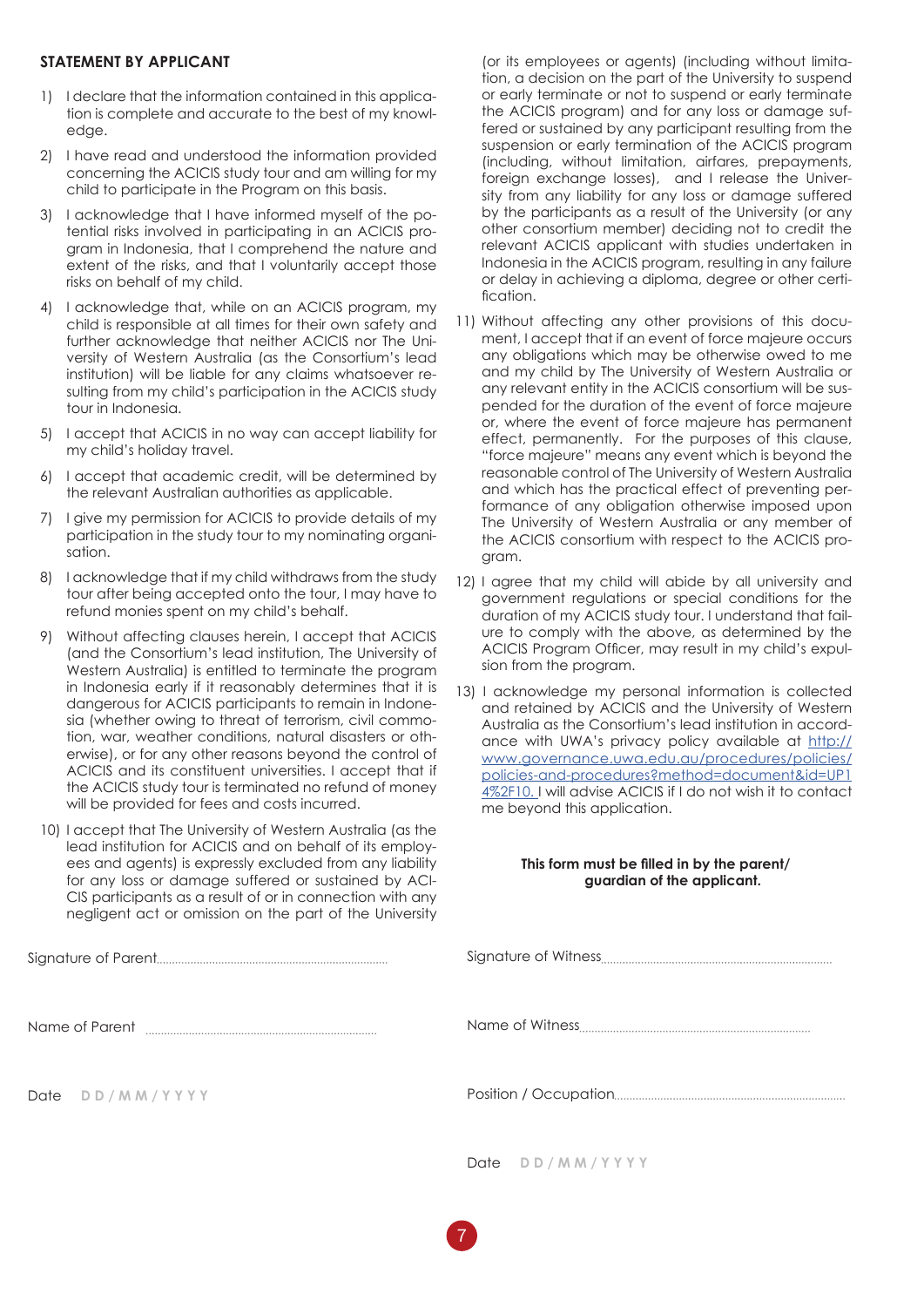#### **APPLICANT ACKNOWLEDGEMENT AND WAIVER**

#### **The Australian Consortium for In-Country Indonesian Studies (ACICIS)**

| Home School/Organisation:    |                         |
|------------------------------|-------------------------|
| Study option:                | Indonesian School Tours |
| <b>Applicant's full name</b> |                         |
| <b>Applicant's address</b>   |                         |

I, being the parent/guardian of the applicant whose details appear above, acknowledge and agree that:

- $\boxtimes$  I am aware that ACICIS is an unincorporated association of Australian and international universities, facilitating in-country Indonesian studies at, amongst others, the Host Universities.
- $\boxtimes$  The Host Universities do not have any public liability/risk insurance that will apply to me during the period of my child's visits to the Host Universities.
- $\boxtimes$  I have been advised by ACICIS to seek independent financial/insurance advice in this regard.
- $\boxtimes$  ACICIS has further advised me, as they do all applicants contemplating travel to Indonesia, that (i) the Australian Department of Foreign Affairs & Trade issues and periodically revises its Travel Advisory regarding Indonesia, a copy of which is accessible at the following website, or via the 'Smartraveller Phone Service' on 1300 139 281; (ii) deciding to travel to Indonesia and participate in the ACICIS program is a personal decision that should be made on an informed basis; and (iii) I must ensure that I check the current status of the Travel Advisory for Indonesia at the time of applying for an ACICIS program and I should check for any updated Travel Advisory issued by the Department since they may change from time to time:

#### http://www.smarttraveller.gov.au/zw-cgi/view/Advice/Indonesia

- $\boxtimes$  To the fullest extent permitted by law, neither ACICIS nor any current or future ACICIS member has any liability to me or to my child whether under the common law or otherwise (and I release and forever discharge ACICIS and current and future ACICIS members from any such liability) for death or any injury, disability, illness, and loss or damage of any kind suffered or sustained by me or my child arising out of or connected with my involvement in the study tour noted above and/or my child's presence at any Host University campus, including any death or any injury, disability, illness, and loss or damage caused by an act or omission of any Host University (whether negligent or otherwise).
- $\boxtimes$  ACICIS has strongly recommended that I discuss my child's plans to study in Indonesia, and this acknowledgement and waiver, with my next of kin or other person.
- $\boxtimes$  My acknowledgements as detailed above are conditions precedent to, and will be relied on by, the members of ACICIS for the time being in considering and granting my application for acceptance into the programme.
- $\boxtimes$  I acknowledge my personal information is collected and retained by ACICIS and the University of Western Australia as the Consortium's lead institution in accordance with UWA's privacy policy available at http://www.governance.uwa.edu.au/procedures/policies/policies-and-procedures?method=docume nt&id=UP14%2F10. I will advise ACICIS if I do not wish it to contact me beyond this application.

#### **This form must be filled in by the parent/guardian of the applicant.**

|                 | Signature of Witness |  |
|-----------------|----------------------|--|
|                 | Name of Witness      |  |
| Name of Parent  |                      |  |
| Date DD/MM/YYYY | Date DD/MM/YYYY      |  |